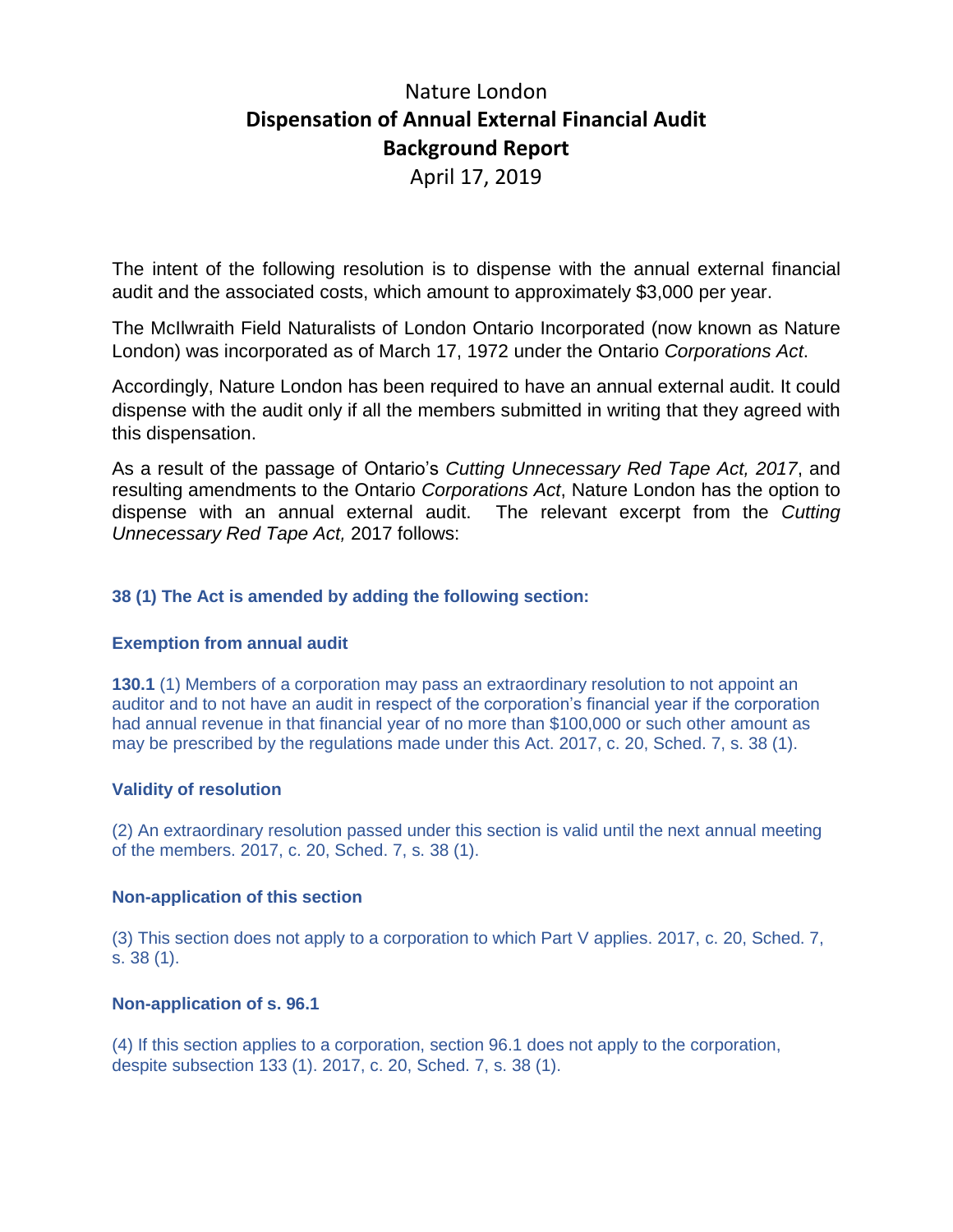### **Definition**

- (5) In this section, "extraordinary resolution" means a resolution that is,
	- (a) passed by at least 80 per cent of the votes cast at a general meeting of which notice specifying the intention to pass the resolution has been given, or
	- (b) consented to in writing by each member of the corporation entitled to vote at a general meeting of the members or by the member's attorney. 2017, c. 20, Sched. 7, s. 38 (1).

**Note: On the day subsection 4 (1) of the** *Not-for-Profit Corporations Act, 2010* **comes into force, section 130.1 of the Act is repealed. (See: 2017, c. 20, Sched. 7, s. 38 (2))**

As noted above, when the new *Not-for-Profit Corporations Act* comes into effect (this is expected sometime in 2020), section 130.1 will be repealed; however, section 76 of the *Not-for-Profit Corporations Act* will carry similar provisions for the dispensation of an external audit.

This is not about the club's ability to afford an external audit. We have sufficient funds to maintain the current practice of obtaining an annual external audit if that is the wish of the membership. However, it is the opinion of the Board that dispensing with the audit will free up considerable funds (~ \$3000+) without compromising fiscal oversight. Such savings could be reallocated to other program areas to further enhance Nature London's ability to implement its mandate *To Preserve and Enjoy Nature*.

Accordingly, the Nature London Board of Directors recommends that the members approve an extraordinary resolution at the April 26, 2019 General Meeting to dispense with having an external financial audit for the year ending August 31, 2019.

### **It should be noted that this motion will apply only to the 2018-19 fiscal year. A new resolution will need to be introduced each year to continue this practice.**

In lieu of an external financial audit, the Board supports the recommendation of the Finance Committee to perform certain due diligence procedures as outlined in the attached addendum. The members of the Board, including our Treasurer, are unanimous in their belief that the club would be well protected by these due diligence measures.

## **Extraordinary Resolution of the Members of NL**

# **That the members of Nature London resolve that the Corporation dispense with the annual external financial audit for the year ending August 31, 2019**

Should this resolution not achieve the 80% majority required to pass, Nature London will continue with its existing practice of conducting an external audit for the 2018-19 year and appoint the auditor at the April 26, 2019 meeting.

References

*Corporations Act* [\(https://www.ontario.ca/laws/statute/90c38\)](https://www.ontario.ca/laws/statute/90c38)

*Cutting Unnecessary Red Tape Act* [\(https://www.ontario.ca/laws/statute/S17020\)](https://www.ontario.ca/laws/statute/S17020)

*Not-for-Profit Corporations Act* [\(https://www.ontario.ca/laws/statute/10n15\)](https://www.ontario.ca/laws/statute/10n15)